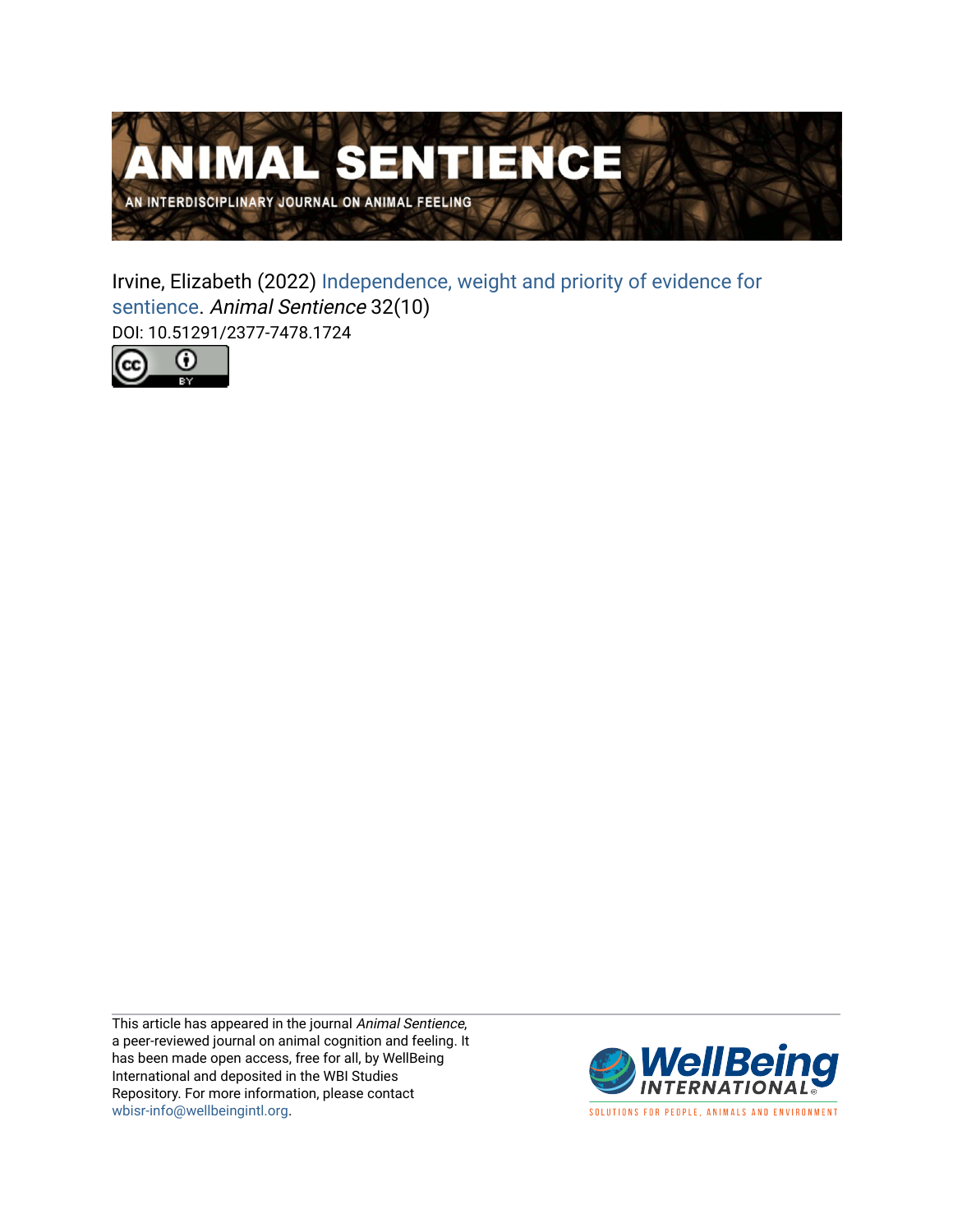## **Independence, weight and priority of evidence for sentience**

Commentary on **[Crump et al](https://www.wellbeingintlstudiesrepository.org/animsent/vol7/iss32/1/)** on *Decapod Sentience*

## **Elizabeth Irvine** Philosophy, Cardiff University

**Abstract**: This commentary maps out relationships of dependency between the criteria proposed in the target article (Crump et al. 2022), identifying the criteria that carry most of the weight of the evidence, and suggesting which criteria should have priority in research on sentience.

> **[Elizabeth Irvine](mailto:irvinee@cardiff.ac.uk)** is Senior Lecturer in Philosophy at Cardiff University and has a long-standing interest in questions about measurement in the study of consciousness. **[Website](https://www.cardiff.ac.uk/people/view/99173-irvine-elizabeth)**



**1. Overview.** Crump et al. provide a rigorous review and analysis of the evidence for sentience in decapod crustaceans. The focus of this commentary is not on the specific conclusions drawn by the authors, but on the framework itself, and how it might be applied further to this and other taxa where sentience is under study.

The target article provides a concrete example of how to apply a Precautionary Principle in extending animal welfare protections (Birch 2017). In theory, there are several ways to do this. One is to use criteria which are largely independent and designed primarily to differentiate between 'mere' nociception and pain. Satisfying even one or two of these criteria is then pretty strong evidence of sentience and can be acted on by extending welfare protections. I defend something like this in Irvine (2020). Birch's own original 2017 proposal seems to be along similar lines (Section 3.2).

| 1. Nociception                                                                   |
|----------------------------------------------------------------------------------|
| 2. Sensory integration                                                           |
| 3. Integrated nociception                                                        |
| <b>4. Analgesia:</b> (a) endogenous (b) exogenous                                |
| 5. Motivational trade-offs                                                       |
| 6. Flexible self-protection                                                      |
| <b>7. Associative Learning</b>                                                   |
| <b>8. Analgesia preference:</b> (a) self-administer (b) location (c) prioritised |
| Crump et al.'s 8 criteria                                                        |

In the target article, Crump et al. present a wider range of criteria. These are neither obviously independent nor do they differentiate cleanly between nociception and pain, but they are intended to have a wider scope for application. If three or more of the eight proposed criteria are met, it becomes progressively more crucial to provide welfare protection.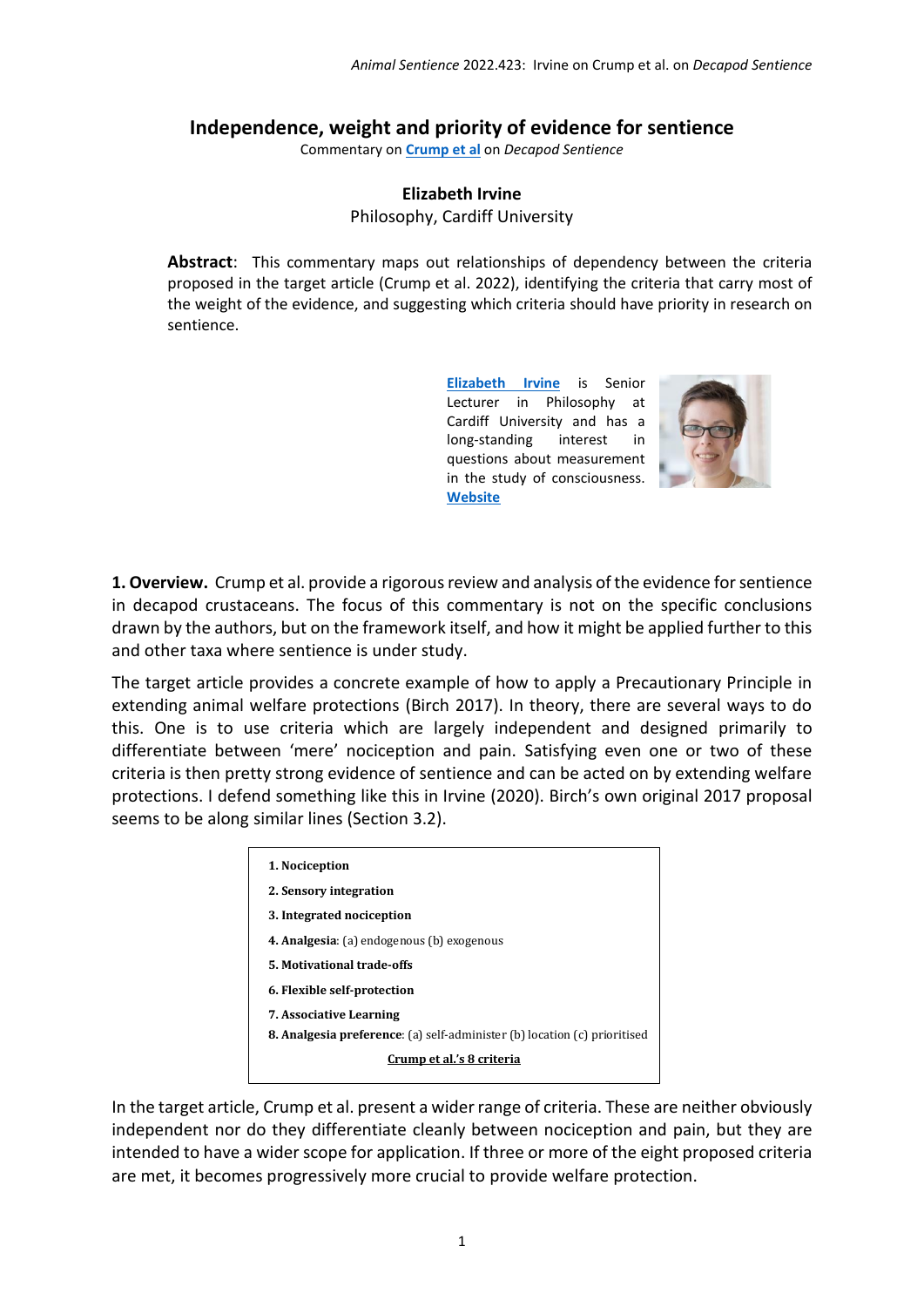There are pros and cons to each approach, although in practice they may not work that differently. However, as an explicit framework for decision making, Crump et al.'s version seems to require more care in interpreting the evidence and criteria. For example, the nematode *C. elegans* satisfies three criteria: nociception (1), analgesia (4a/4b), and analgesia preference (7). This shows 'substantial evidence of sentience'. However, as Crump et al. recommend, considering the broader evidential picture and recognising that not all criteria are equal, it turns out that the roundworm *C. elegans* probably isn't sentient after all: it fails to meet many other criteria, including the (presumably) central criterion: sensory integration (2).

This suggests that it would be useful to map out the relationships between the various criteria in more detail. Which are likely to provide stronger evidence of sentience? Some of this is probably obvious to people in the field, but a more explicit analysis would help to identify priority criteria.

**2. Neurobiological criteria.** Meeting criterion 3 (integrated nociception) guarantees that the animal meets criteria 1 and 2. Criterion 3 may also describe the neurobiological basis for many of the behavioural criteria; it hence carries a lot of evidential weight.

Criterion 4 (analgesia) is a little trickier. As reviewed in Irvine (2020), animals with a nociceptive system always seem to have an anti-nociceptive system too; hence they have the endogenous neurotransmitters in 4a and may well be responsive also to chemically similar compounds as in 4b. Many animals that are *not* sentient may therefore satisfy criterion 4 just in virtue of having a standard nociceptive system. A lot then rests on how one interprets the clause that modulations in behavioural responses must be 'consistent with' the presence of pain. Some of the evidence reviewed in the target article concerns modulations in generic, reflex-like defensive behaviour, including claw extensions in crabs, and tail-flips in shrimps and prawns. These are certainly consistent with the presence of pain, but they are also consistent with the absence of it: *C. elegans* shows similar modulations in whole-body behaviour in similar situations.

There are two ways to deal with this. One is to treat criterion 4 as not particularly informative about the presence of pain over mere nociception, but still useful to consider together with more evidence. The second option is to treat behavioural modulations as more strongly indicative of pain than mere nociception, for example, by requiring evidence that the behaviours described in criteria 5-7 can be modulated. In this case, 4 would be a subset of 5- 7, again not providing much additional independent evidence.

**3. Behavioural and cognitive criteria.** As stated in the target article, Criterion 7 (analgesia preference) does not differentiate clearly between pain and nociception (*C. elegans* meets it), although more novel forms of associative learning may well be indicative of sentience. Criterion 6 (flexible self-protection) is harder to apply: it is not clear what counts as 'flexible', or how one might differentiate locally routed protective reflexes from behaviours based on central representations of bodily locations. Criterion 5 (motivational trade-offs) is more clearcut: it is set up to differentiate between nociception and pain (and meeting 5 effectively also provides evidence for 3). Of these three then, 5 provides strong evidence on its own. Stronger versions of 6 and 7 can also provide important evidence.

Criterion 8 (analgesia preference) is again trickier. As Crump et al. note, the sub-criteria here are essentially ways of evaluating whether the other behavioural criteria are modulated when